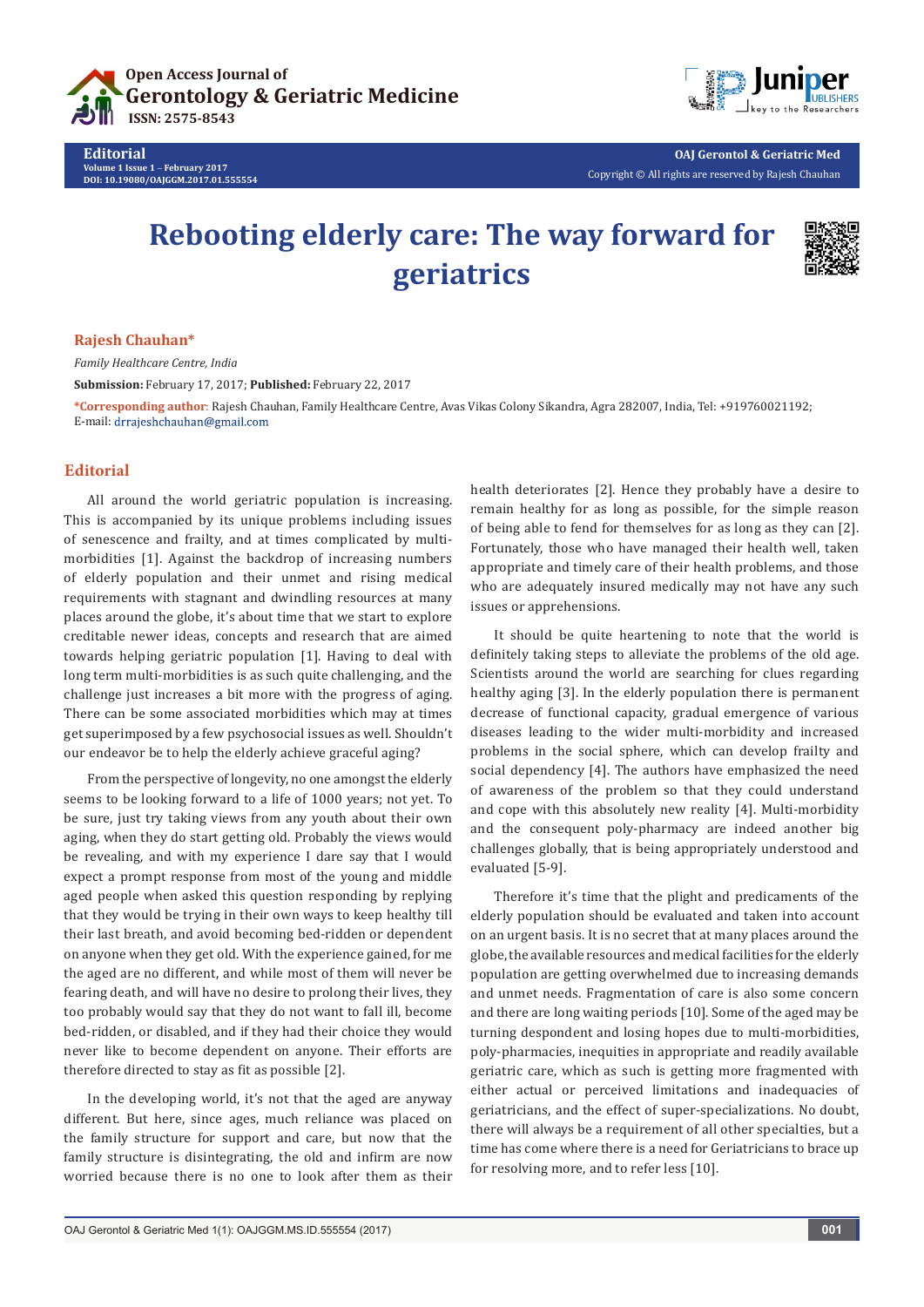For this to happen, firstly of the governments, policy makers, administrators, medical fraternity and world medical bodies, NGOs, community leaders, etc, must all get together and decide about establishing the new norms, scope, up gradation of knowledge, skills and expertise of a geriatrician that become well suited for resolving more and referring less. For this there is a requirement for adding additional knowledge, skills, competence, and expertise. Obviously the medical curriculum during graduation and post graduation has to be suitably upgraded so as to pave way for a new Geriatrician, who is knowledgeable, expert in assessing and dealing with geriatric problems and challenges. With new evidences surfacing regularly, maybe there is a need to refresh our understanding of the geriatric problems regularly. The presentations could be diverse, intertwined and/or mixed, and perhaps not as straight as are met in other age groups. There could be many independent or correlated underlying problems as given below (Figure 1).

| Some other factors that need to be considered |  |  |
|-----------------------------------------------|--|--|
|                                               |  |  |

|                                                  | • Barriers in obtaining history   |  |  |
|--------------------------------------------------|-----------------------------------|--|--|
| Callous attitude towards health                  |                                   |  |  |
| Attitude of care givers and family / relatives ' |                                   |  |  |
|                                                  | Atypical presentation             |  |  |
|                                                  | Missing symptoms                  |  |  |
|                                                  | Masking by already known diseases |  |  |
|                                                  | · Multiple pathology              |  |  |
|                                                  | The FOUR BIG 'I's                 |  |  |
| O                                                | Immobility                        |  |  |
|                                                  | Instability                       |  |  |
|                                                  | Incontinence                      |  |  |
|                                                  | Intellectual impairment           |  |  |
|                                                  |                                   |  |  |

 **Figure 1:** Independent or correlated underlying problems.

Hence, this will require a geriatrician to be more meticulous and alert right from the point when an elderly patient walks in or is brought in for consultation. Observations must be meticulous and thorough, with some structuring that helps in reaching out for a detailed of history and clinical examination. Regular individualized and structured reviews and follow ups will be equally important. Besides senility, there can be many other factors which might play up for which we need to be alert, like underreporting of illness, impairment of homeostasis, vulnerability to various stresses, etc. Some other points that need to be considered are given in (Figure 2).



 **Figure 2:** Some other geriatric issues of importance.

As Geriatricians we need to be vigilant and look out for the transition, and also screen and manage risk factors with the ultimate aim of helping them in aging gracefully. There could also be a need for environmental facilitation with all proactive and preventive measures in order to maintain their continued independence, fitness levels, and competence, which might be found getting deteriorated with time. It is perhaps not so difficult to understand that one set of management techniques would not be meeting all the challenges at all times, and therefore the treatment and management will have to be individualized and tailored for better outcomes [11]. Principles of rehabilitation will also have to be suitably modified for individual cases. Assessing & recording fitness levels should become a routine, and can be undertaken by such simple non-invasive tests like:

- i. Katz Index of Independence in Activities of Daily Living
- ii. Harvard Step Test
- iii. Assessment of V2 MAX
- iv. Hand grasp strength assessment by hand dynamometer
- v. Mini mental state examination
- vi. Pulmonary function test
- vii. Vision test
- viii. Whispering test with masking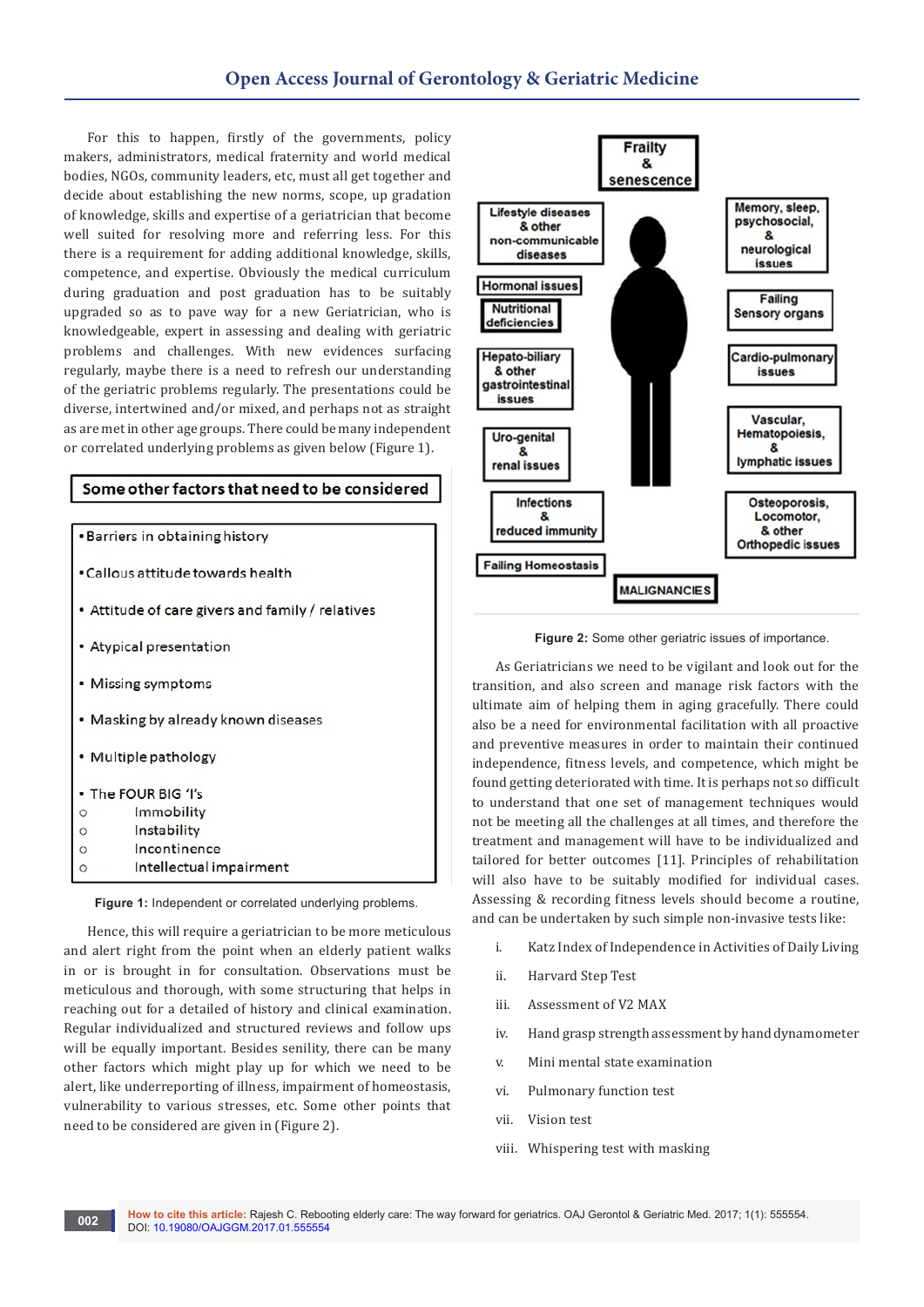This is the first issue of this new journal, the Open Access Journal of Gerontology & Geriatric Medicine (OAJGGM). I wish it becomes another torch bearer the world over in the days to come, for the gerontologists and specialists in geriatric medicine. As an invitee for writing for the very first issue, and a member of the editorial board, it would certainly be my delight I would like to see the journal taking on the challenge of overcoming and managing all accompanying morbidities and poly-pharmacy being addressed from a newer perspective, while sifting through the research that has already been done for the geriatric population and at the same time promoting and gaining from recent researches.

Whatever fears and apprehensions the elderly might have, will possibly be laid to rest by meaningful dialogue about preventive and proactive actions that they would be advised to take, based on not what they hear and see but on actual scientific reasoning and facts. Among other issues involved in the editorial policy, it would be a reasonably good and thoughtful effort if this journal also pitches for giving out vetted comprehensive health bulletins, thereby taking care for the geriatric population's needs as well for accurate and doable information, recommending only indisputable preventive and proactive measures as the need of the day for the elderly and their care givers. Isn't the ultimate aim is to improve the quality of life of the elderly, and provide adequate respite from morbidities?

Finally, in today's world, the direction of future research needs to be carefully steered, and not left to or overtaken by some vested groups to model research. Costly procedures, investigations, medicines, etc, have raised the costs of management. There is surely a need to take a second look at all that is being done or recommended for the elderly patients. Recently there was a study that has revealed that medical errors are the third leading cause of death in the USA [12]. Therefore unnecessary tests, unnecessary procedures, unnecessary medicines, etc, will have to be restrained. Possibly in the free and competitive market, it is all about selling an idea, perhaps, and patients will automatically follow the 'flow'. It is up to the society, the law makers, and the keepers of the society as also the medical and scientific fraternities to decide whether it is OK to be going with the flow every time. The 'evidence based medicine' also comes to decide the 'evidence' from only the researches that have taken place and have been found published. What about the other 'evidence' that has as yet not been researched in the proper scientific manner, having come about unintentionally,

half-heartedly, or maybe accidentally, and for which there are no takers as yet and no one cares? [13].

#### **References**

- 1. [Chauhan R \(2016\) Editor's Note: Journal of Gerontology and Geriatric](https://www.omicsgroup.org/journals/editors-note-journal-of-gerontology-and-geriatric-research.php?aid=81702)  [Research. J Gerontol Geriatr Res 5: e139.](https://www.omicsgroup.org/journals/editors-note-journal-of-gerontology-and-geriatric-research.php?aid=81702)
- 2. [Chauhan R, Singh AK, Kushwah P \(2005\) Who needs health care?](https://www.pubfacts.com/detail/15933366/Who-needs-health-care-Old-people-are-faced-with-dilemma-as-families-disintegrate)  [Old people are faced with dilemma as families disintegrate. BMJ](https://www.pubfacts.com/detail/15933366/Who-needs-health-care-Old-people-are-faced-with-dilemma-as-families-disintegrate)  [330\(7503\): 1331-1332.](https://www.pubfacts.com/detail/15933366/Who-needs-health-care-Old-people-are-faced-with-dilemma-as-families-disintegrate)
- 3. [Weber P, Prudius D, Meluzinova H \(2015\) \[Geriatric multimorbidity-](https://www.ncbi.nlm.nih.gov/pubmed/26806500) [one of the key problem of contemporary medicine\]. Vnitr Lek 61\(12\):](https://www.ncbi.nlm.nih.gov/pubmed/26806500)  [1042-1048.](https://www.ncbi.nlm.nih.gov/pubmed/26806500)
- 4. [Schäfer I, von Leitner EC, Schön G, Koller D, Hansen H, Kolonko T, et](http://journals.plos.org/plosone/article?id=10.1371/journal.pone.0015941)  [al. \(2010\) Multimorbidity Patterns in the Elderly: A New Approach of](http://journals.plos.org/plosone/article?id=10.1371/journal.pone.0015941)  [Disease Clustering Identifies Complex Interrelations between Chronic](http://journals.plos.org/plosone/article?id=10.1371/journal.pone.0015941)  [Conditions. PLoS ONE 5\(12\): e15941.](http://journals.plos.org/plosone/article?id=10.1371/journal.pone.0015941)
- 5. [Larsen FB, Pedersen MH, Friis K, Glümer C, Lasgaard M \(2017\) A](https://www.ncbi.nlm.nih.gov/pmc/articles/PMC5215832/)  [Latent Class Analysis of Multimorbidity and the Relationship to Socio-](https://www.ncbi.nlm.nih.gov/pmc/articles/PMC5215832/)[Demographic Factors and Health-Related Quality of Life. A National](https://www.ncbi.nlm.nih.gov/pmc/articles/PMC5215832/)  [Population-Based Study of 162,283 Danish Adults. PLoS ONE 12\(1\):](https://www.ncbi.nlm.nih.gov/pmc/articles/PMC5215832/)  [e0169426.](https://www.ncbi.nlm.nih.gov/pmc/articles/PMC5215832/)
- 6. [Walker V, Perret-Guillaume C, Kesse-Guyot E, Agrinier N, Hercberg](https://www.ncbi.nlm.nih.gov/pmc/articles/PMC5199105/)  [S, Galan P, et al. \(2016\) Effect of Multimorbidity on Health Related](https://www.ncbi.nlm.nih.gov/pmc/articles/PMC5199105/)  [Quality of Life in Adults Aged 55 Years or Older: Results from the SU.VI.](https://www.ncbi.nlm.nih.gov/pmc/articles/PMC5199105/) [MAX 2 Cohort. PLoS ONE 11\(12\): e0169282.](https://www.ncbi.nlm.nih.gov/pmc/articles/PMC5199105/)
- 7. [Ploeg J, Matthew Maich N, Fraser K, Dufour S, McAiney C, Kaasalainen S,](https://www.ncbi.nlm.nih.gov/pubmed/28143412)  [et al. \(2017\) Managing multiple chronic conditions in the community:](https://www.ncbi.nlm.nih.gov/pubmed/28143412)  [a Canadian qualitative study of the experiences of older adults, family](https://www.ncbi.nlm.nih.gov/pubmed/28143412)  [caregivers and healthcare providers. BMC Geriatr 17\(1\): 40.](https://www.ncbi.nlm.nih.gov/pubmed/28143412)
- 8. [Boyd CM, Darer J, Boult C, Fried LP, Boult L, et al. \(2005\) Clinical](https://www.ncbi.nlm.nih.gov/pubmed/16091574)  [Practice Guidelines and Quality of Care for Older Patients with](https://www.ncbi.nlm.nih.gov/pubmed/16091574)  [Multiple Comorbid Diseases. JAMA 294\(6\): 716-724.](https://www.ncbi.nlm.nih.gov/pubmed/16091574)
- 9. [Onder G, Palmer K, Navickas R, Jurevičienė E, Mammarella F, et al.](https://www.ncbi.nlm.nih.gov/pubmed/25797840)  [\(2015\) Time to face the challenge of multimorbidity. A European](https://www.ncbi.nlm.nih.gov/pubmed/25797840)  [perspective from the joint action on chronic diseases and promoting](https://www.ncbi.nlm.nih.gov/pubmed/25797840)  [healthy ageing across the life cycle \(JA-CHRODIS\). Eur J Intern Med.](https://www.ncbi.nlm.nih.gov/pubmed/25797840)  [26\(3\): 157-159.](https://www.ncbi.nlm.nih.gov/pubmed/25797840)
- 10. [Rajesh Chauhan \(2017\) World's attention is also needed for the frail](http://www.bmj.com/content/356/bmj.j556/rr-10)  [elderly \(geriatric\) population as well, who may be stuck with multi](http://www.bmj.com/content/356/bmj.j556/rr-10)[morbidities and with gaps, insufficiencies, and inequities in care. BMJ](http://www.bmj.com/content/356/bmj.j556/rr-10)  [356: j556 .](http://www.bmj.com/content/356/bmj.j556/rr-10)
- 11. [Chauhan, Parihar AKS, Chauhan S \(2016\) Perhaps its Time to Move](https://www.omicsgroup.org/journals/perhaps-its-time-to-move-on-to-individually-tailored-and-focusedtreatment-in-the-aged-population-2167-7182-S5-001.php?aid=76956)  [on to Individually Tailored and Focused Treatment in the Aged](https://www.omicsgroup.org/journals/perhaps-its-time-to-move-on-to-individually-tailored-and-focusedtreatment-in-the-aged-population-2167-7182-S5-001.php?aid=76956)  [Population. J Gerontol Geriatr Res S5: 001.](https://www.omicsgroup.org/journals/perhaps-its-time-to-move-on-to-individually-tailored-and-focusedtreatment-in-the-aged-population-2167-7182-S5-001.php?aid=76956)
- 12. [Makary Martin A, Daniel Michael \(2016\) Medical error-the third](http://www.bmj.com/content/353/bmj.i2139)  [leading cause of death in the US BMJ 353 : i2139.](http://www.bmj.com/content/353/bmj.i2139)
- 13. [Rajesh Chauhan \(2017\) Kindly don't let accidental discoveries for](http://www.bmj.com/content/351/bmj.h3572/rr)  [things like essential hypertension fade away into oblivion. BMJ 351:](http://www.bmj.com/content/351/bmj.h3572/rr)  [h3572.](http://www.bmj.com/content/351/bmj.h3572/rr)